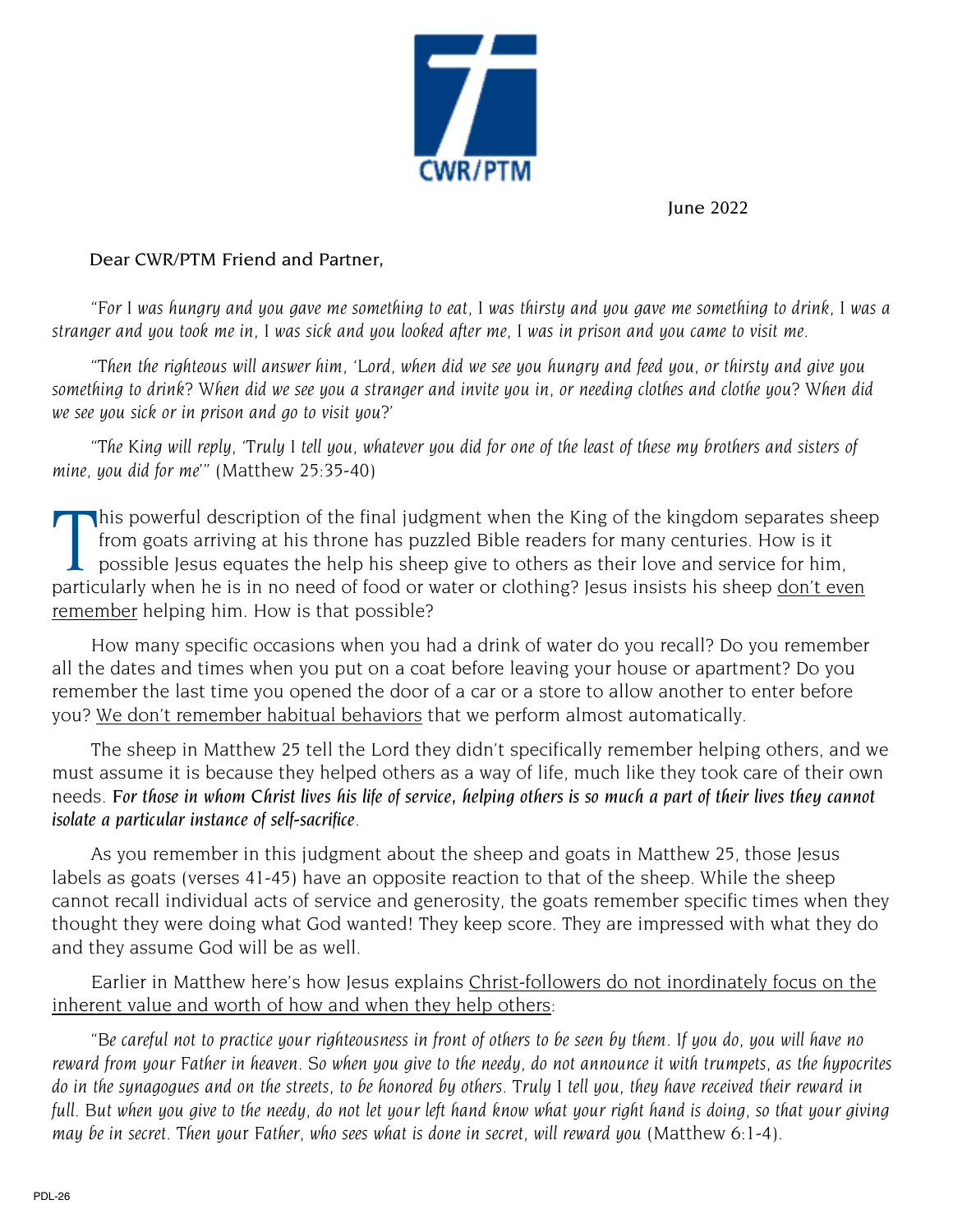Do not let your left hand know what your right hand is doing! *It is so easy* to present an appearance of piety that goes no deeper than the surface. *It is so easy* to place great value on our own deeds. It is so easy to be impressed with our own goodness!

*Jesus advises us to forget ourselves*—don't focus on how beneficial or wonderful or righteous our behaviors might be. Keep them secret…even from yourself (which is an impossibility of course, but the advice underlines how important it is to avoid the rat race of continually keeping score of good deeds in the endless quest to please and appease God).

When we are preoccupied with gaining approval from others (and even ourselves) it is so easy to drift away from the grace of God into Christ-less religion. *When our deeds loom large in our thoughts then there is little room for God's amazing grace*. When we freely GIVE to others, it takes the focus away from us. Thus, we should keep our own deeds secret, not letting the left hand know what the right is doing, while all the while placing the spotlight on the goodness and generosity of God.

When award-winning Hollywood leading lady Katherine Hepburn (1907-2003) was a young girl, the traveling circus came to town and Hepburn's father took her. According to the story, Hepburn remembers standing in line with her father to buy tickets, and as the line dwindled finally there was only a large family between them and the ticket counter. Along with their parents, eight well-behaved children were excitedly talking about all the clowns and animals they were looking forward to seeing.

The father and mother were waiting their turn to buy tickets for their family. They seemed proud parents as they prepared to share an evening of entertainment with their children. The ticket lady asked the man how many tickets he wanted. When the ticket lady told him the price for eight children's tickets and two adults he was shocked. He was not prepared for how much tickets would cost. Knowing they did not have enough money he and his wife immediately hung their heads in shame.

Katherine Hepburn's father saw all of this drama unfold. He took a \$20 bill out of his pocket, dropped it on the ground at the man's feet and then tapped the man on the shoulder, saying, "Excuse me, sir, this fell out of your pocket."

The man immediately grasped the act of kindness from a total stranger, and, reaching out with a two-handed handshake of thanksgiving for Katherine Hepburn's father, his lip quivered as he said, "Thank you, thank you, sir. This evening at the circus means so much to my wife and my family."

Having saved the man and his wife from an embarrassing, desperate and heartbreaking situation, Hepburn's father took his daughter by the hand and they walked back to their car and drove home. They had given away the money they needed to enjoy the circus. But, the story relates, though the teenage Hepburn didn't get to see the circus that night she realized a joy of giving far greater than any circus entertainment could provide.

The story is probably exaggerated, because similar stories are attributed to other people who gave away a \$20 bill. In addition, a \$20 bill is a dead-give-away that the story is probably contrived, because \$20 when Audrey Hepburn was a teenager was the equivalent of about \$300 today and no circus then, even for ten people, would have cost that much.

But the point of the story is not contained by its absolute historical accuracy—the point of the story is about the grace of responding to the needs of another "in secret." Part of the grace of God is all about not letting your right hand know what your left hand is doing. When we give to and serve others we can be released from religious agendas, and instead we can find the joy of getting caught up in the gracious agenda of God!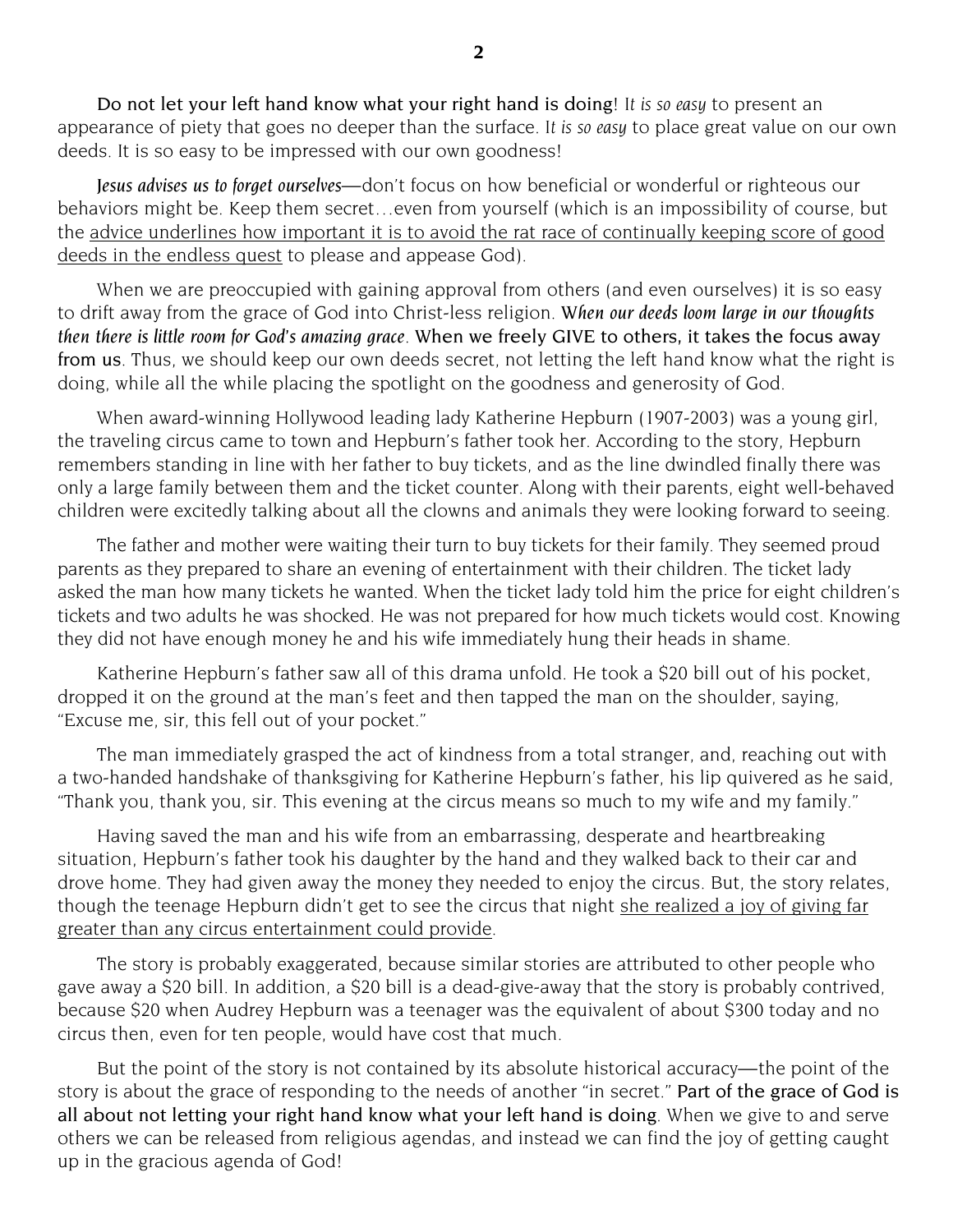A similar story is told about Dorothy Day (1897-1980), a writer, social activist and humanitarian, who served the poor in homeless shelters she called "houses of hospitality." In 1956, Day was told her shelter in New York City needed expensive repairs and the Fire Department would be forced to shut it down. She was on her way to court in order to contest the shut-down order when she passed a man on the street who appeared to be homeless.

It turned out the "homeless man" was a rich and famous poet and author who had read of the dilemma of Day's homeless shelter in the newspaper. Wishing to keep his gift and his identity a secret, he dressed as a homeless man, and knowing that Dorothy Day would be heading toward court that morning, he walked up to her and passed on the exact amount needed to pay for the repairs for the homeless shelter. He gave without fanfare or recognition.

We may not have the opportunity to disguise ourselves. It may be difficult to secretly help another. We may not be able to convince one hand what the other is giving! But the point is this: *We can separate our own ego and pride from the good works in which we engage*. We can maintain our focus on God instead of the presumed increase in our own worth that our self-sacrificial actions produce.

The gospel of Jesus Christ does not include a proviso of inherent reciprocity on our part for the magnificent gifts of God. God, as he freely gives us his love, grace and mercy, neither demands nor expects back-scratching exchanges on our part by way of response.

God's love, grace and mercy for you and me is not a business agreement wherein we mutually serve each other in a spiritually economic interchange that benefits us both. As Christ lives in us, we are empowered to pass on the gifts God has so freely given us.

In yet another passage in Matthew, Jesus instructs his disciples as they set out on a "training mission" to minister. He offers the day-to-day lifestyle advice of his kingdom and those who follow him: "Freely you have received, freely give" (Matthew 10:8).

Thank you for your freely given participation in the ministry of the gospel in which we are all so privileged to participate, together, as team members, brothers and sisters in faith!

Serving Him, passing on his grace to others, with you,

they Attricted

Greg Albrecht President, Plain Truth Ministries